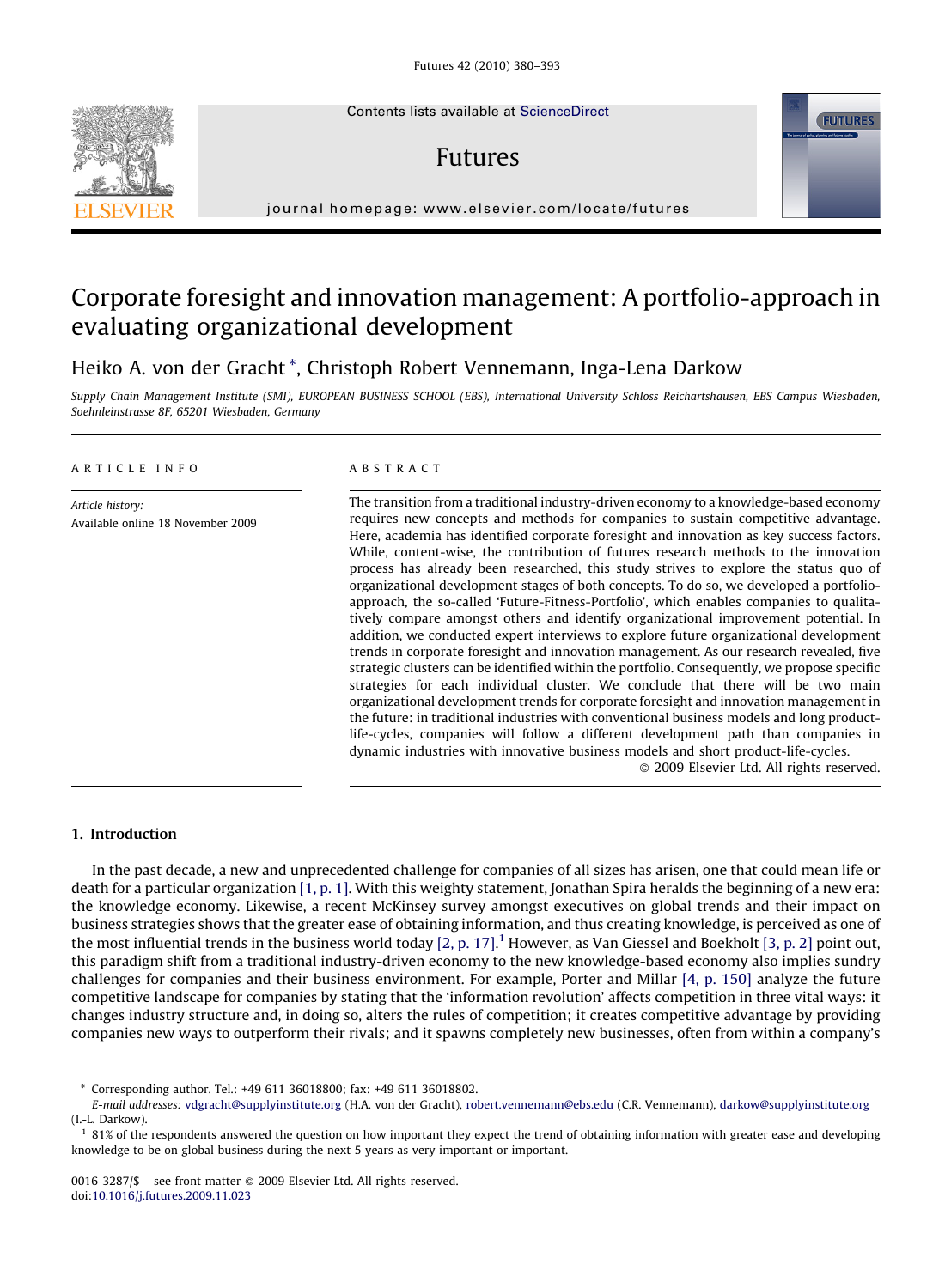existing operations. Accordingly, Drucker [\[5\]](#page-11-0) summarizes the situation by claiming that ''in the next 10 to 15 years, collecting outside information is going to be the next frontier'' (p. 5).

But what is information? Recent surveys show that there is no consensus on a single, unified definition of information [\[6,](#page-11-0) [p. 3510\].](#page-11-0) According to Zins [\[7, p. 447\]](#page-11-0), data is conceived as the raw material for information, which again is conceived as the raw material for knowledge, the highest order construction. This understanding corresponds with the definition given by Drucker [\[8\]](#page-11-0) who sees information as ''data endowed with relevance and purpose'' (p. 46). According to Drucker, converting data into information consequently requires knowledge.

Berkhout, Hartmann, van der Duin and Ortt [\[9, p. 391\]](#page-12-0) go one step further and claim that in addition to capital, labour, and knowledge, creativity will become the fourth principle factor of production. However, the question remains what concepts and methods companies can employ to cope with challenges implied by the knowledge economy, or even gain a competitive edge. Academia has identified corporate foresight, a business-oriented form of futures research, combined with innovation management, as a way to face the demands of a knowledge economy [\[10, p. 339\].](#page-12-0) Johannessen, Olaisen and Olsen [\[11\]](#page-12-0) argue that ''knowledge is not objective facts, but a way of organising our experience'' (p. 126). Hence, it is crucial for companies to establish systematic ways and methods of managing knowledge. Corporate foresight is one such method. Hines [\[12\]](#page-12-0) summarizes that ''strategic foresight can become a fundamental part of a learning organization, which is essential to success in today's fast-changing environment'' (p. 21).

On the other hand, innovation has become another hot topic at the beginning of the 21st century. It is at the center of attention at virtually any conference and headlines the front covers of many business magazines published in 2007. In an empirical study, the management consultancy Arthur D. Little [\[13, p. 2\]](#page-12-0) shows that innovation is of 'paramount importance' for companies and policy makers due to the increasing importance of innovation as a result of quickly changing technologies and environments, shorter product-life-cycles and an increasing difficulty to differentiate from competitors. Customers are more sophisticated, segmented and demanding, and expect more in terms of customization, novelty, quality and price. As a consequence, the management of innovation, in order to systematically generate new ideas and to develop them into marketable goods and services, has become a key competitive factor in today's business environments. Accordingly, many authors, including world-renowned strategist Michael Porter [\[14, pp. 6–7; 15, pp. 24–25\],](#page-12-0) argue that innovation management is the right tool to cope with future challenges.

Thus, corporate foresight and its symbiotic relationship to innovation management figures as the focal point of this article. Despite their practical relevancy however, the question arises how futures research methods can contribute to the innovation process. In the following discussion, we give a short terminological background and list major publications in this field, including research scope and key findings.

#### 2. Literature review on corporate foresight in the innovation process

The systematic examination of the future in the sense of modern futures research is not a recent phenomenon. It can be traced back to the end of World War II [\[16, p. 74; 17, pp. 252, 258–259; 18, p. 186\].](#page-12-0) As McHale [\[19, p. 9\]](#page-12-0) points out, futures research per se emerged as a quasi-formal discipline. In this period, the United States started scientific analyses of trends and indicators of change in order to anticipate events [\[20, p. 1159\].](#page-12-0) During the 1950s, futures methodologies, such as the scenario or Delphi technique, were developed. In the late 1970s, Strategic Issue Management (SIM) emerged as a method to support the corporate planning process and to cope with uncertainty in the business environment [\[21,22\].](#page-12-0) The research strand centered around the works of Jane E. Dutton [\[23–28\]](#page-12-0) in the U.S. and Franz Liebl [\[29–32\]](#page-12-0) in the German literature concentrates on the systematic analysis and management of strategic issues, i.e. events, developments, or trends that might affect the firm's future performance. Closely related, yet emanating from a more systems-driven understanding, are the research strands of 'weak signals' [\[33–35\]](#page-12-0) and 'environmental scanning' [\[36–40\]](#page-12-0).

Since the late 1980s the term 'foresight' has increasingly been used. It describes an inherent human activity used every day by individuals throughout society and business and draws on wider social networks than 'futures studies' [\[41, p. 31; 42,](#page-12-0) [p. 20\].](#page-12-0) Cunha et al. [\[43, p. 942\]](#page-12-0) view foresight less as a technical and analytic process, but as ''a human process permeated by a dialectic between the need to know and the fear of knowing'' (p. 942). Corporate foresight has become the prevalent term used by many companies for their futures research activities. The term stands for the analysis of long-term prospects in business environments, markets and new technologies, and their implications for corporate strategies and innovation [\[44, p.](#page-12-0) [279\]](#page-12-0). Hence, corporate foresight can be understood as an overarching futures orientation of an organization and is, therefore, considered a part of strategic (innovation) management [\[45, p. 960\]](#page-12-0). Futures researchers, such as Ratcliffe [\[46, p. 40\]](#page-12-0) and Hines [\[12, p. 21\],](#page-12-0) are of the opinion that an unconditioned futures orientation, paired with strong foresight capability and capacity, based on flexible and adaptable systems, is the secret to success for any company.

In addition, excellence in innovation management is increasingly being linked to a company's capability in futures research. As former Siemens Chairman, von Pierer, liked to point out: 'The surest way to predict the future is to create and shape it yourself'. Accordingly, corporate foresight enables companies to deal with radical and incremental change in the internal and external environment of their organization. Likewise, corporate foresight is a concept that pays attention to the complexity and dynamics of future developments as well as their interdependencies. Therefore, it is best suited to support decisions in innovation management [\[47, p. 2\].](#page-12-0)

In general, there are two different situations where corporate foresight can contribute to the innovation process: before the idea is born and when the idea is already established. In the first situation, corporate foresight is applied as a concept to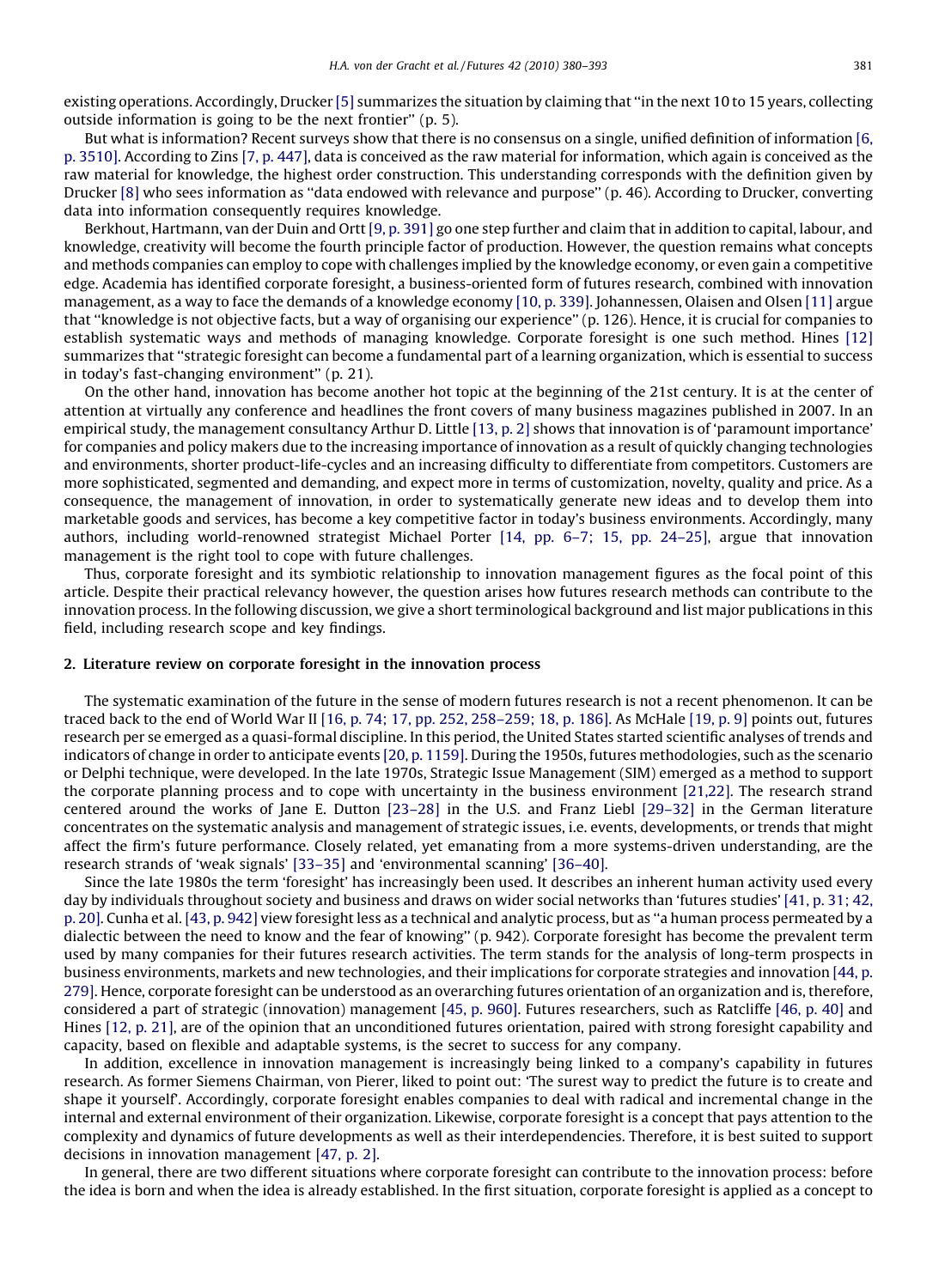inspire and create new ideas for innovation [\[48, p. 97\]](#page-12-0). As von Reibnitz [\[49, p. 173\]](#page-12-0) indicates, corporate foresight provides comprehensive insight into the future development of the environment, which in turn induces ideas for new products and services. In the second situation, corporate foresight can help to assess either the commercial and technological viability and/ or to adjust or abandon the innovation process [\[48, p. 97\]](#page-12-0). In these situations, corporate foresight helps to cope with uncertainty [\[50, p. 222\]](#page-12-0) by preventing companies from investing time, money and other resources in ideas that might not prove to be successful innovations in the future [\[48, p. 95\].](#page-12-0)

In order to provide an overview of the different implementation possibilities and research foci of corporate foresight in the innovation process, Table 1 summarizes the major publications including their research scope and key findings.

Although, content-wise, the contribution of futures research methods to the innovation process and the strategic importance of both concepts in the knowledge economy have been investigated in numerous studies in the recent past, Van der Duin [\[60, p. 181\]](#page-12-0) identifies several practice-oriented research gaps and, consequently, formulates an agenda for future research. Accordingly, one of his proposals is to investigate the strategic environment of corporate foresight and innovation

#### Table 1

Literature review on the contribution of corporate foresight to the innovation process.

| Author(s)                              | Research scope                                                                   | Key findings                                                                                                                                                                                                                                                                                                                                             |
|----------------------------------------|----------------------------------------------------------------------------------|----------------------------------------------------------------------------------------------------------------------------------------------------------------------------------------------------------------------------------------------------------------------------------------------------------------------------------------------------------|
| Burmeister/Need/<br>Beyers [51]        | The concept of corporate<br>foresight                                            | There are five 'innovation parameters' in which corporate foresight can contribute to the<br>innovation process: the anticipation of future demand, higher quality through better<br>information, context-orientation, timing, and the identification of strategic innovation<br>networks                                                                |
| Daheim/Uerz [52]                       |                                                                                  | Corporate foresight in Europe An empirical study amongst 152 large European companies shows that 57.5% of the<br>respondents perceive corporate foresight as an improvement of the innovation process                                                                                                                                                    |
| Drew [53]                              | Application of scenario<br>planning methods to<br>(technological) innovation     | Scenario techniques can be successfully applied to analyzing disruptive innovation<br>(although not limited to them) and the changes they can cause in industry structures<br>and firm capabilities                                                                                                                                                      |
|                                        | Fink/Schlake/Siebe [54] Scenarios in innovation<br>management                    | Based on four levels of corporate planning and three different 'thinking horizons', there<br>are twelve 'innovation arenas' in which innovation management has to take place;<br>innovation management as a combination of 'planning' and 'thinking'                                                                                                     |
| Gruber/Venter [45]                     | Corporate foresight in<br>German companies from a<br>management perspective      | Companies do not make use yet of the full range of large content- and process-related,<br>organizational and personal possibilities of futures research; three typical patterns of<br>corporate foresight can be identified                                                                                                                              |
| Kaivo-oja [55]                         | Role of foresight systems<br>elements in relation to the<br>innovation systems   | Foresight and innovation systems can interact in different ways; foresight knowledge is<br>not the only kind of knowledge needed for the innovation process; in different<br>innovation models the strategic role of foresight knowledge is different                                                                                                    |
| Neef/Daheim [56]                       | Current developments of<br>corporate foresight in Europe                         | Corporate foresight has become more widespread, professional and diverse; to be<br>successful, corporate foresight must be integrated into organizational processes,<br>such as strategy and innovation, as well as become more visible                                                                                                                  |
| Pirttimäki [57]                        | Corporate foresight needs of<br>industrial firms                                 | Combining methods of product and service concept development with foresight methods<br>can help to foresee innovations; corporate foresight can be utilized both in strategic<br>planning and strategy implementation; a permanent foresight function should implement<br>innovation foresight exercises                                                 |
| Roveda/Vecchiato [58]                  | Foresight and innovation in<br>the context of industrial<br>clusters             | Whereas interactive workshops and expert panels are best suited to foster incremental<br>innovations, scenarios and other 'vision-oriented' methodologies are more appropriate<br>when radical innovations are needed                                                                                                                                    |
| Ruff [44]                              | within a multinational<br>automotive company                                     | Practice of corporate foresight The strategic goal of innovation leadership requires an early detection of opportunities<br>and risks; a future-oriented evaluation of innovation ideas follows five sequential steps:<br>observation of future trends, trend impact analysis, idea generation, evaluation of<br>innovations, and feasibility evaluation |
| Schulz-Montag/<br>Müller-Stoffels [59] | Scenarios in innovation and<br>strategy processes                                | A trend and scenario-based innovation process comprises five steps: trend analysis,<br>projection of relevant futures (scenarios), generation of innovative ideas, evaluation and<br>assessment of ideas, communication of ideas within the organization/idea transfer                                                                                   |
| Van der Duin [60]                      | Qualitative futures research<br>for innovation                                   | The level of integration of corporate foresight in the innovation process can vary between<br>ad hoc, integration-method and full integration; the main function of futures research is<br>to inspire and not to test the 'future-proofness' of ideas                                                                                                    |
|                                        | Warnke/Heimeriks [61] Technology foresight as an<br>innovation policy instrument | There are four different ways how foresight can support innovation policy: as a systemic<br>instrument fostering innovation capability, as an orientation towards societal needs, as an<br>agenda-setting process, and as a provider of anticipatory intelligence for decision-making                                                                    |
| Z_Punkt [62]                           | Practice, methods and<br>perspectives of futures<br>research in corporations     | Systematic use of futures research methods in the strategic product planning process can<br>increase the likelihood that today's investments result in tomorrow's innovations; in the<br>near future, there will be an increasing importance in scenario-based innovation and<br>product strategies                                                      |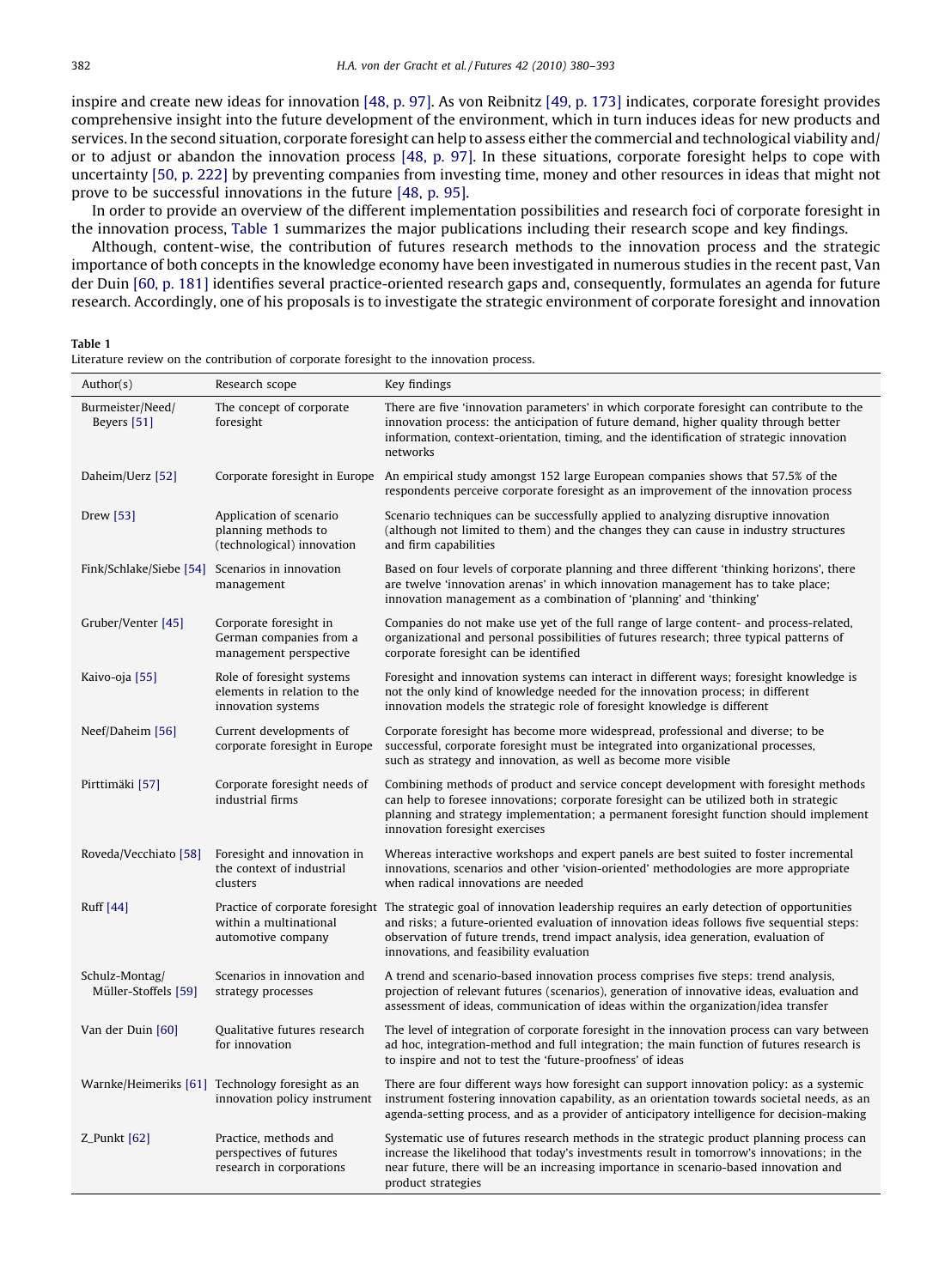management. Though Gruber and Venter [\[45, pp. 962–963\]](#page-12-0) research important strategic aspects such as organizational, process-related or HR-related implementation possibilities, their sole focus is on the concept of corporate foresight. Hence, knowledge remains incomplete regarding the empirical status quo of the organizational development mix of corporate foresight and innovation management.

# 3. Nature of the research

In order to close this gap, our study used an explorative approach to research the relationship between corporate foresight and innovation management. It provides insights into today's developmental stages of corporate foresight and innovation management as well as future development trends in this field by means of a newly developed portfolio-approach. Hence, it is a first attempt to develop methodological and practical knowledge for managing corporate foresight and innovation in tomorrow's knowledge economy. The explorative research approach was chosen due to the novelty of the foresight– innovation-relationship as research subject. We used an extensive literature review and field research as a platform for theory development, in accordance with the process proposed by Eisenhardt [\[63\]](#page-12-0) and Lievens et al. [\[64\]](#page-12-0).

We propose specific strategies for companies according to their position in the portfolio and, supported by our literature review, we also theorize ways to achieve 'future-fitness'. An appropriate research framework has been developed prior to the field research. The research framework is based on the literature and a reanalysis of seven secondary-data case examples. Three of these case examples originate from van der Duin's [\[60, pp. 61–156\]](#page-12-0) study on qualitative futures research for innovation and four from previous primary research.

In our field research, we generated additional primary data by means of semi-structured expert interviews in order to explore future development trends and success factors for corporate foresight and innovation management. For the identification of potential interview partners, we researched contributions of practitioners at futures research and/or innovation conferences and the members of an expert panel of a Delphi study on the future of futures studies [\[65\].](#page-12-0) In total, we identified nine companies as potential primary-data case examples. However, one of the selection criteria was a certain degree of sophistication in the corporate foresight or innovation process. Out of the total number of identified companies, two participated in our in-depth research and were later analyzed as primary-data case examples. Table 2 gives an overview of all case examples we analyzed in this study as well as their respective origin.

The analysis of the qualitative data from these case examples followed the general approach as described by Saunders et al. [\[66, p. 479\]:](#page-13-0) categorization, unitizing data, recognizing relationships and developing categories, developing and testing propositions. Accordingly, our research objectives can be summarized as follows:

- Develop a framework to research the status quo of the organizational development of corporate foresight and innovation management.
- Research and evaluate the status quo of the development of corporate foresight and innovation management in companies across different industries.
- Identify strategic clusters of companies according to their corporate foresight and innovation management.
- Discuss future trends in the development of corporate foresight and innovation management.
- Derive appropriate strategies for each identified cluster.

### 4. Development of a research framework: the Future-Fitness-Portfolio

#### 4.1. Motivation and nature of the research framework

Despite the illustration of the status quo of the organizational development stages of corporate foresight and innovation management at selected case examples, our framework should also allow the depiction of possible future development trends and the identification of appropriate strategic clusters. Consequently, we chose the form of a two-dimensional portfolio with corporate foresight and innovation management development stages at either one of the axes as our research

#### Table 2

| Industry              | Research scope                                                                        | Source                        |
|-----------------------|---------------------------------------------------------------------------------------|-------------------------------|
| Airport operator      | Organizational development stages of corporate foresight and<br>innovation management | Primary data                  |
| Automotive            | Qualitative futures research for innovation                                           | Literature [60], primary data |
| Chemical              | Scenario-driven innovation management                                                 | Primary data                  |
| High tech/electronics | Scenario-driven innovation management                                                 | Primary data                  |
| IT/software           | Qualitative futures research for innovation                                           | Literature [60]               |
| Medical technology    | Qualitative futures research for innovation                                           | Literature [60]               |
| Pharmaceutical        | Organizational development stages of corporate foresight and<br>innovation management | Primary data                  |
| Telecommunications    | Scenario-driven innovation management                                                 | Primary data                  |
| Telecommunications    | Qualitative futures research for innovation                                           | Literature [60]               |
|                       |                                                                                       |                               |

Overview of the case examples analyzed in this study.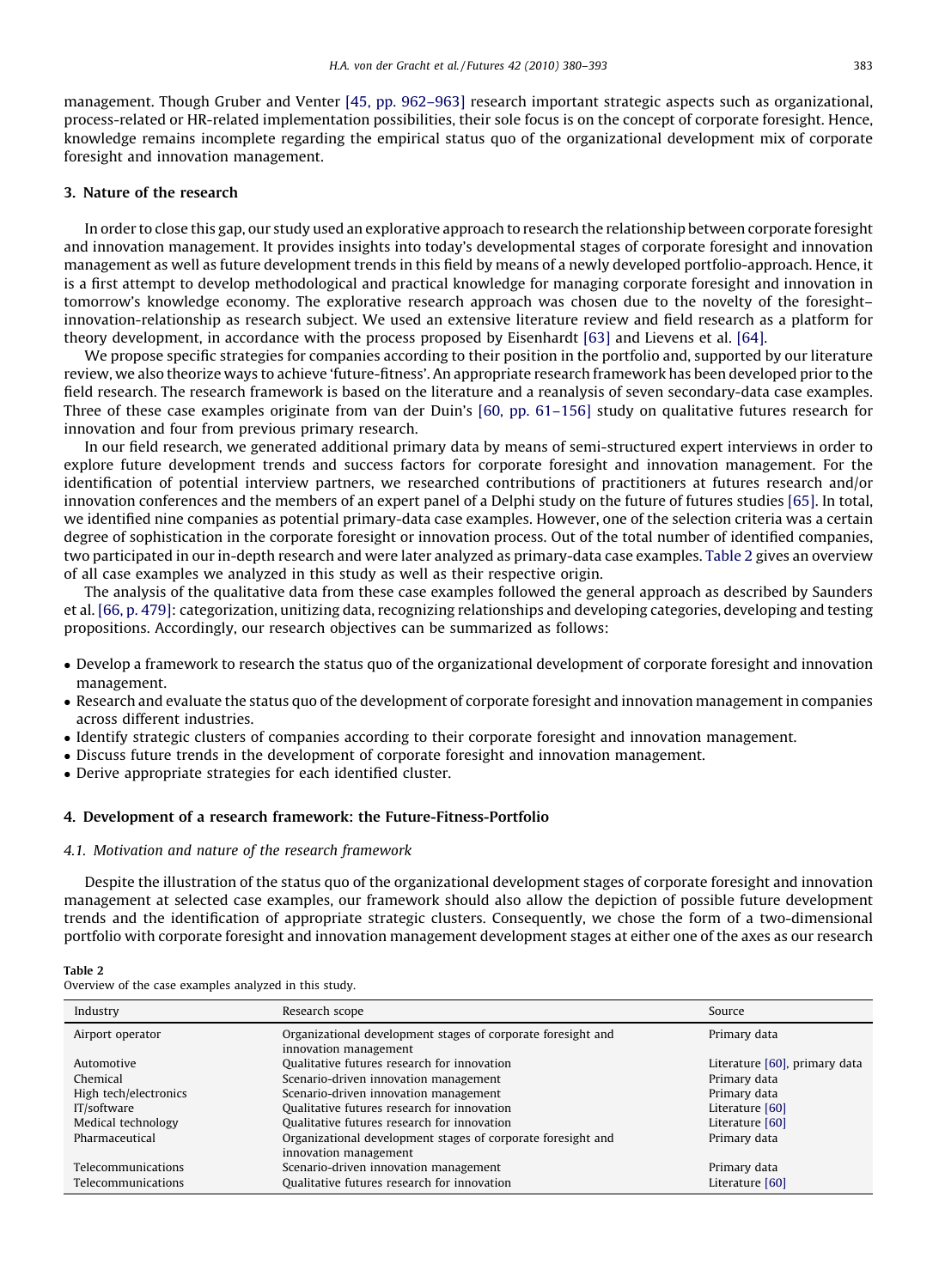framework. This portfolio thus allows for comparing companies qualitatively amongst one another. At a recent conference, Cuhls and Johnston [\[67, p. 14\]](#page-13-0) presented a similar portfolio-approach in comparing companies regarding future-oriented technology analysis. Hence, the framework developed in this study can be regarded as state-of-the-art in corporate foresight research.

In the following section, the so-called 'Future-Fitness-Portfolio' is presented and then used as the basis for our succeeding analyses. The first step was to operationalize the concepts of corporate foresight and innovation management. Operationalization in the context of our qualitative research refers to identifying distinct developmental stages and predefining an adequate set of dimensions. This is necessary to be able to apply case examples to this portfolio later in the research.

#### 4.2. Operationalization of corporate foresight

In a recent article, Daheim and Uerz [\[52, p. 11\]](#page-12-0) describe the evolution of corporate foresight in Europe and distinguish three distinct historical phases. Further, they introduce the concept of a fourth, currently emerging phase. Each of these phases represents a dominant logic or paradigm that is prevailing and is hence constitutional for the respective phase. Also, Daheim and Uerz distinguish each phase by a set of inherent characteristics that can be used as the basis for the respective dimensions of the portfolio. The phases construct an ordinal scale, as they represent historical development stages. In chronological order, they are:

- Expert-based foresight.
- Model-based foresight.
- Trend-based foresight.
- (Context-based) open foresight.

The first developmental stage of corporate foresight is expert-based foresight which emerged in the 1970s. According to this type of foresight, it is assumed that the future can be foreseen by means of expertise. Therefore, companies that use expert-based foresight will outsource most of their foresighting activities to experts, such as futures research institutes, in order for them to provide the relevant foresight knowledge. However, these companies tend to lose track of possible interdependencies amongst different relevant developments for the organization. The main methods used during expertbased foresight are Delphi studies, roadmaps, and scenarios [\[52, pp. 11–12\]](#page-12-0).

The second phase of corporate foresight is called model-based foresight. In this phase, the perspective shifts towards a quantitative approach of futures research, with the underlying assumption that the future can be calculated by means of computer models based on large amounts of data. As with expert-based foresight, some of the foresighting activities are outsourced to knowledge providers and relevant application possibilities for the organization are lost [\[52,](#page-12-0) [p. 12\]](#page-12-0).

As a third phase, and presently the most common development stage of corporate foresight, Daheim and Uerz refer to trend-based foresight. They define this organizational stage as the approach of scanning developments and trends in the environment and their projection into the future. While this paradigm offers a high communicability of the foresight output, there is a danger that too much emphasis is placed on the scanning and monitoring process itself, thus limiting a company to adapting a reactive strategy.

While Daheim and Uerz argue that all of the above approaches to corporate foresight limit a company to a so-called coping or reactive strategy, the next, currently emerging, corporate foresight development stage aims in a different direction. Many recent academic articles on futures research maintain the position that the future can by no means be grasped (i.e. calculated or projected) and thus different approaches are needed in order to anticipate the future, rather than to react to it. Consequently, Daheim and Uerz [\[52\]](#page-12-0) introduce a concept of corporate foresight which is based on an open and interactive perspective and focuses on the communication process rather than on methodology. It is called context-based, open foresight and ''pays tribute to the increased socio-cultural and socio-technical dynamic resulting from the emergence of the networked society, where almost everything is interconnected and the separation of spheres of life, such as technology, economics, politics and culture, has come to an end'' (p. 13). Open foresight is characterized by transparency, methodological hybridity, context orientation and participation, and is ''set to diffuse into decision-making and blend into it instead of just preparing it'' (p. 13).

In our research, these four phases serve as the distinct organizational development stages of corporate foresight and thus as the abscissa of the Future-Fitness-Portfolio. However, appropriate dimensions for each of the development stages need to be defined.

#### 4.3. Qualitative corporate foresight dimensions

Daheim and Uerz already provide specific characteristics for each of the above historical phases, but not all of them are suitable as dimensions for a qualitative comparison in a portfolio, since they are not homogenous for all phases. We chose the following dimensions A.1–A.5, based on Daheim and Uerz's article, in order to identify a company's specific corporate foresight development stage.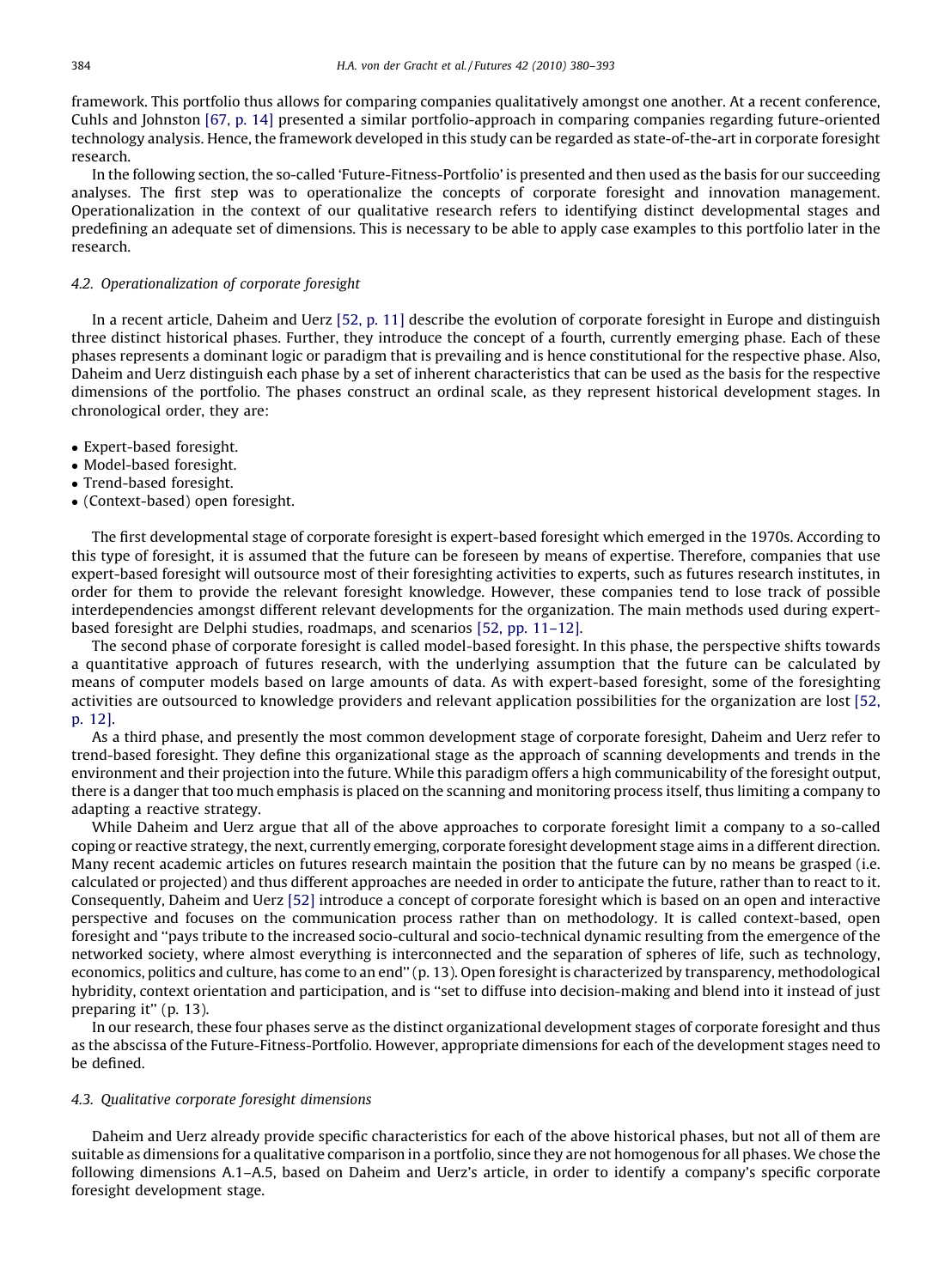| Table 3                                          |  |  |
|--------------------------------------------------|--|--|
| Operationalization model of corporate foresight. |  |  |

| Dimension                | Expert-based foresight                                                                                  | Model-based foresight                                                              | Trend-based foresight                                                                 | Open foresight                                                                                                                                                            | Weighting |
|--------------------------|---------------------------------------------------------------------------------------------------------|------------------------------------------------------------------------------------|---------------------------------------------------------------------------------------|---------------------------------------------------------------------------------------------------------------------------------------------------------------------------|-----------|
| A.1 Dominant<br>paradigm | The future can be<br>known by means<br>of expertise                                                     | The future can be<br>known by means<br>of (computer) models                        | The future can be<br>projected by means<br>of (scanned) developments                  | The future can be<br>shaped by means<br>of interaction                                                                                                                    | 35%       |
| A.2 Perspective          | Exploring change                                                                                        | Calculating change                                                                 | Reacting to change                                                                    | Understanding and<br>anticipating/shaping<br>change                                                                                                                       | 25%       |
| A.3 Foresight<br>process | Collect and compare<br>the opinions of<br>(numerous) experts                                            | Use quantitative<br>models to estimate<br>the future<br>(e.g. extrapolation)       | Analyze weak signals and<br>early warnings and<br>project them in trends              | Open dialogue<br>(with focus on the<br>communication and<br>discussion process);<br>continuous, does not<br>end when hard objective<br>of a project have<br>been achieved | 20%       |
| A.4 Outsiders            | Outsiders (experts)<br>are responsible for<br>both contents and<br>outcomes of the<br>foresight process | Outsiders generate<br>foresight knowledge<br>(throughout the<br>foresight process) | Some of foresighting<br>activity is outsourced<br>to outsiders<br>(e.g. trend scouts) | Strong collaboration<br>with all relevant<br>stakeholders<br>(in- and outside)                                                                                            | 10%       |
| A.5 Output               | Delphis, roadmaps,<br>scenarios                                                                         | Models, matrices                                                                   | Trend-databases.<br>monitoring systems                                                | Scenarios, wild cards,<br>action plans,<br>innovation ideas                                                                                                               | 10%       |

A1 The dominant paradigm behind an organization's corporate foresight.

- A2 The perspective (i.e. rationale) of foresight activities.
- A3 The foresight process itself.

A4 The role of outsiders in the foresight process.

A5 The actual output of the foresight activities.

As such, these dimensions are relatively meaningless and need to be defined with qualitative values in order to compare different case examples in terms of their corporate foresight development stage. The assigned qualitative values of the operationalization model can be visualized as a  $6 \times 5$  matrix in Table 3. Also, all dimensions have to be weighted by their explanatory power for the actual development stage. The time horizon of an organization's innovation management, for example, does not have the same explanatory weight for its classification on the ordinate of the Future-Fitness-Portfolio as does the dominant paradigm behind it. This is a crucial step, as it affects the actual position of case studies in the portfolio and thus the validity of the portfolio itself. The weights we assigned, however, are the result of our subjective assessment of the constituent character of the individual dimensions of corporate foresight. The weighting can be individually customized to different application scenarios. Daheim and Uerz [\[52, p. 10\]](#page-12-0) for example claim that the dominant paradigm in a development stage has a particularly high explanatory power which they characterize as being 'typical' for any given phase of corporate foresight.

#### 4.4. Operationalization of innovation management

Although some authors argue in favor of five different innovation management generations [\[68, pp. 12–15\],](#page-13-0) in this article, the evolution of innovation management is separated into four different phases representing the ordinate of our framework [\[9, p. 390; 60, pp. 52–53; 69, pp. 305–308\]](#page-12-0):

- Technology-based innovation.
- Demand-oriented innovation.
- Hybrid innovation.
- Open network innovation.

The first generation of innovation management emerged in the 1950s during times of rapid industrial and technological expansion and is thus referred to as technology-based innovation. This type of innovation management assumes that technological development lies at the center of innovation. The more R&D is put into an innovation process at the beginning, the more successful the products are that eventually develop [\[68, p. 8\].](#page-13-0) Therefore, R&D departments are fairly free to investigate any subject and are fully funded by corporate budgets [\[60, p. 52\]](#page-12-0). Companies which presently fulfill the characteristics of the first generation of innovation management develop technologies through R&D and then 'push' them onto the market. Hence, this approach is also commonly known as 'technology-push' and it implies that the nature of the innovation process resembles a linear process, with R&D at its end. Generally, such technology-based innovation management aims to produce radical innovations.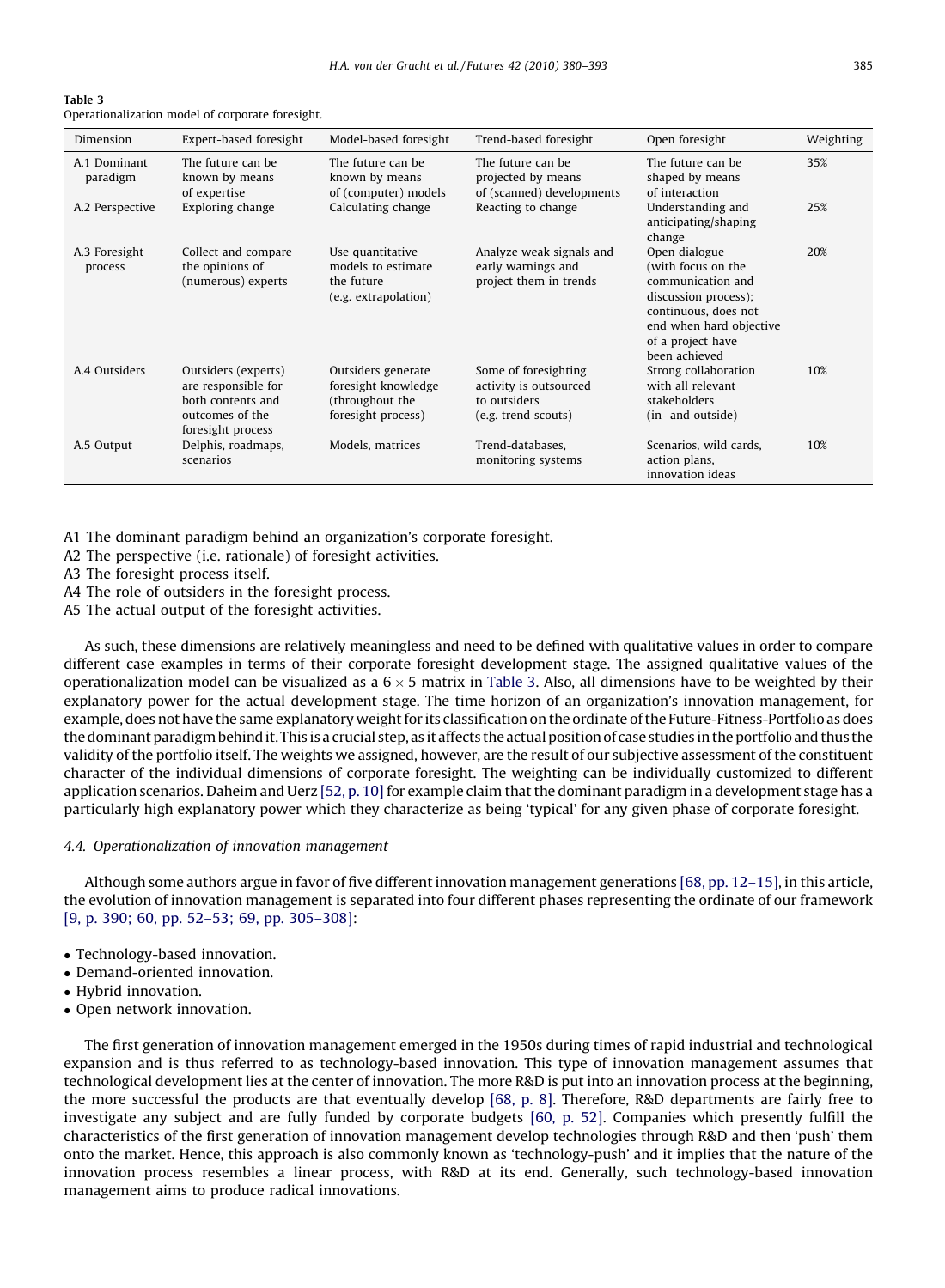In contrast, the second generation of innovation management follows a market-oriented approach and emerged in the mid 1960s as a consequence of an economic slowdown and a resulting increase in competition [\[60, p. 52\]](#page-12-0). Customer demands and market dynamics are at the center of attention for innovation managers. Appropriately, the innovation process is essentially the reverse of the first generation innovation process [\[9, p. 392\]](#page-12-0). This approach is commonly known as 'marketpull'. Due to the market-oriented perspective, innovations in this generation shift from radical to incremental changes of existing products, according to customer feedback. Thus, demand-oriented innovation projects are much shorter in length.

In a third generation, which emerged in the early 1970s, the two earlier generations of technology-based and demandoriented innovation are combined into a hybrid innovation model. Consequently, innovations in this phase result from technological development and R&D on the one hand, and demand-side factors on the other hand. Also, the innovation process is not linear with either R&D or the market at its front end, but rather includes several forward and backward loops including feedback chains and other forms of interaction. Furthermore, innovation management is partially tied to the overall corporate strategy of an organization because the importance of constantly innovating products, services, and processes in a highly competitive business environment has been recognized [\[60, p. 52; 9, p. 392\]](#page-12-0).

For modern innovation management, Ortt and Smits [\[69, p. 305\]](#page-13-0) analyze four consequences from global mega-trends and thus argue in favor of a fourth generation. According to Ortt and Smits, these consequences induce the end of the linear model, the rise of the systems approach, the inherent uncertainty of a business environment and a consequent need for learning, as well as the need for innovations to become more entrepreneurial. Following these consequences, many researchers have contributed various fourth generation innovation management models.<sup>2</sup> However, as a last development stage in our portfolio and as the basis for the operationalization of fourth-generation innovation management, we have chosen Chesbrough's concept of open innovation [\[70, p. 37\]](#page-13-0). The concept created quite a stir in the business world and is commonly accepted as state-of-the-art innovation management [\[71, pp. 1–2; 72, pp. 1–3\]](#page-13-0). The open innovation model proposes that companies commercialize external and internal ideas by developing outside and in-house pathways to the market [\[70, pp. 36–37\]](#page-13-0). Various relevant stakeholders of a company, such as (lead) customers or suppliers, are integrated into the innovation process: from idea generation at the so-called fuzzy front-end, to actual technological development and marketing. Hence, the innovation process of an open innovation architecture is network-based, rather than linear [\[72, pp. 1–](#page-13-0) [2\].](#page-13-0) Consequently, the fourth developmental stage of innovation management in the Future-Fitness-Portfolio is labeled open network innovation.

Although the term 'generation' implies a strict chronological separation, companies today may utilize any of the innovation management approaches. The classification is used as the basis to compare companies' status quo in innovation management and thus as the ordinate of the Future-Fitness-Portfolio. However, appropriate dimensions for each of the development stages need to be defined.

#### 4.5. Qualitative innovation management dimensions

We chose the following dimensions B.1–B.8 as the result of the above literature research on the evolution of innovation management. These dimensions are a collection of characteristics describing the generations in the different literature sources, and thus serve as indicators for a company's specific innovation management development stage.

- B.1 The dominant paradigm underlying an organization's innovation management.
- B.2 The innovation process itself.
- B.3 The use of process management techniques in innovation management.
- B.4 The time horizon and scope of an organization's innovation management.
- B.5 The types of innovations.
- B.6 The organizational implementation of the innovation management.
- B.7 The link of innovation management to (corporate) strategy.
- B.8 The average product-life-cycle in the respective industry.

These dimensions together draw a concrete picture of a company's innovation management and a developmental stage can be assigned. Similar to the operationalization of corporate foresight, each dimension is weighted by its explanatory power for the innovation management generation and is the result of our subjective assessment [\(Table 4\)](#page-7-0).

In this study, primarily products and services are viewed as innovations, although, as Porter and Millar [\[4, p. 150\]](#page-11-0) point out in their analysis of future competitive landscapes, innovative business models can also be a source of competitive advantages. Nevertheless, [chapter 6.2](#page-9-0) accounts for different business models by looking at how they affect the way in which companies will create 'future-fitness'.

It has to be noted, however, that the various stages of corporate foresight or innovation management are not always mutually exclusive. In fact, a company might have an innovation management that is strategically highly recognized (i.e. representing an open innovation approach) but has a time horizon of more than 5 years, thus representing the technology-push

<sup>2</sup> See for example Berkhout et al. [\[9, pp. 393–402\]](#page-12-0) and their Cyclic Innovation Model or Zhao [\[73, pp. 36–38\]](#page-13-0) and his 5S framework for entrepreneurial innovation management.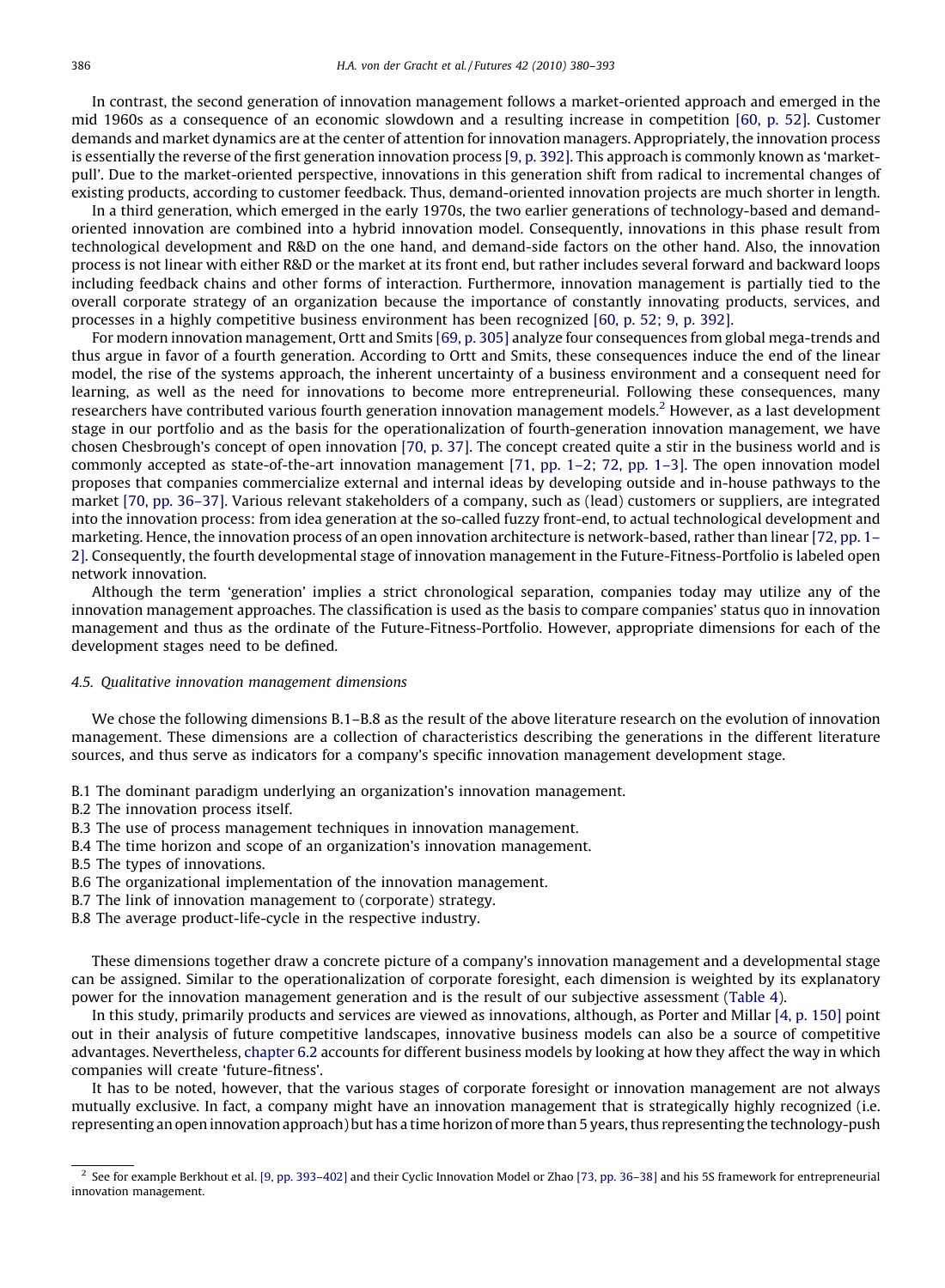#### <span id="page-7-0"></span>Table 4

Operationalization model of innovation management.

| Dimension                                   | Technology-based<br>innovation                                                                     | Demand-oriented<br>innovation                                               | Hybrid innovation                                                                                               | Open network<br>innovation                                                                                                  | Weighting |
|---------------------------------------------|----------------------------------------------------------------------------------------------------|-----------------------------------------------------------------------------|-----------------------------------------------------------------------------------------------------------------|-----------------------------------------------------------------------------------------------------------------------------|-----------|
| <b>B.1 Dominant</b><br>paradigm             | Technology-push                                                                                    | Market-pull                                                                 | Hybrid form of<br>technology-push and<br>market-pull                                                            | Cooperative innovation                                                                                                      | 20%       |
| <b>B.2 Innovation</b><br>process            | Linear process with<br>markets at the end of<br>the pipeline (inside-out)                          | Linear process with<br>R&D at the end of the<br>pipeline (outside-in)       | Can contain various<br>forward and backward<br>loops and other types<br>of interaction<br>(e.g. feedback paths) | Network structures with<br>strong outside<br>integration; replacement<br>of the linear model<br>with a cyclic approach      | 20%       |
| <b>B.3 Process</b><br>management            | No process management                                                                              | Little emphasis on<br>process management                                    | Strong emphasis<br>on process management                                                                        | Process management is a<br>key element for our<br>innovation management                                                     | 15%       |
| <b>B.4 Time horizon</b>                     | Long-term<br>(5 years and more)                                                                    | Short-term (3-4 years),<br>attempts to shorten<br>the time-to-market        | Short term $(2-3$ years                                                                                         | Decreasing product life<br>cycles require an even<br>shorter time-to-market<br>$(1-2 \text{ years})$                        | 10%       |
| B.5 Type of<br>innovations                  | Mostly radical<br>innovations                                                                      | Mostly incremental<br>innovations<br>(optimization)                         | Both radical and<br>incremental                                                                                 | Both radical and<br>incremental innovations<br>(intensive collaboration<br>with external<br>knowledge sources)              | 10%       |
| <b>B.6 Organizational</b><br>implementation | Large and autonomous<br>corporate R&D programs<br>(similar scientific research<br>in universities) | Formalized and<br>centralized R&D<br>with occasional<br>staff functionality | Small, flexible projects;<br>higher integration with<br>other parts and functions<br>of an organization         | Organized in<br>multidisciplinary project<br>teams with both internal<br>and external                                       | 10%       |
| <b>B.7 Strategic</b><br>implementation      | No (specific) strategic<br>goals                                                                   | Weak ties with<br>business strategy                                         | Innovation projects<br>are linked to R&D<br>and company goals                                                   | Innovation is recognized<br>as a key element for<br>competitiveness and<br>therefore strongly tied<br>to corporate strategy | 10%       |
| B.8 Product-life-cycle                      | Long                                                                                               | Medium/Short                                                                | Short                                                                                                           | Very short                                                                                                                  | 5%        |

stage. Nevertheless, as outlined in more detail below, we used semantic scales to identify, which developmental stage most represents the status quo of corporate foresight and innovation management at the researched companies.

#### 4.6. Introducing the Future-Fitness-Portfolio

Having operationalized the concepts of corporate foresight and innovation management, they can now be illustrated in the form of a  $4 \times 4$  matrix. [Fig. 1](#page-8-0) depicts the basic architecture of the Future-Fitness-Portfolio. It comprises 16 generic fields, of which each implies a different answer to the question: 'How fit is the company for the future?'

#### 5. Case examples: how 'future-fit' are they?

#### 5.1. Reanalyzing secondary data and generating primary data

In order to analyze how 'future-fit' our selected case examples are, we used semantic scales to determine their position in the Future-Fitness-Portfolio. For each dimension of both corporate foresight and innovation management, we identified at which developmental stage the researched companies were by analyzing literature, company profiles and previous research notes for secondary data and by means of a specific questionnaire for primary data. In order to generate what we call a 'Compound Average Corporate Foresight Index' and a 'Compound Average Innovation Management Index', we indexed the development stages from 1 to 4,multiplied the development index of each dimension with its respective weight and summed-up the individual products. Thereby, we were able to determine a discrete position in the portfolio for all companies, which was no longer limited to the 16 generic fields of the Future-Fitness-Portfolio. In addition, we assumed a constant distance between the different development stages (i.e. linear development indices 1–4). For the primary data, we set up a specific questionnaire which was structured according to the operationalization models of corporate foresight and innovation management. For each dimension, we let the interviewee choose which qualitative value most represented their situation in corporate foresight and innovation management. Based on the responses, we positioned the primary-data case examples in the Future-Fitness-Portfolio.

#### 5.2. Positioning the case examples in the Future-Fitness-Portfolio

During the reanalysis of the secondary data and the generation of primary data, we determined that the companies form distinct groups according to their position in the Future-Fitness-Portfolio. Consequently, we developed strategic clusters on how 'fit' these companies are for the future (see [Fig. 2](#page-8-0)).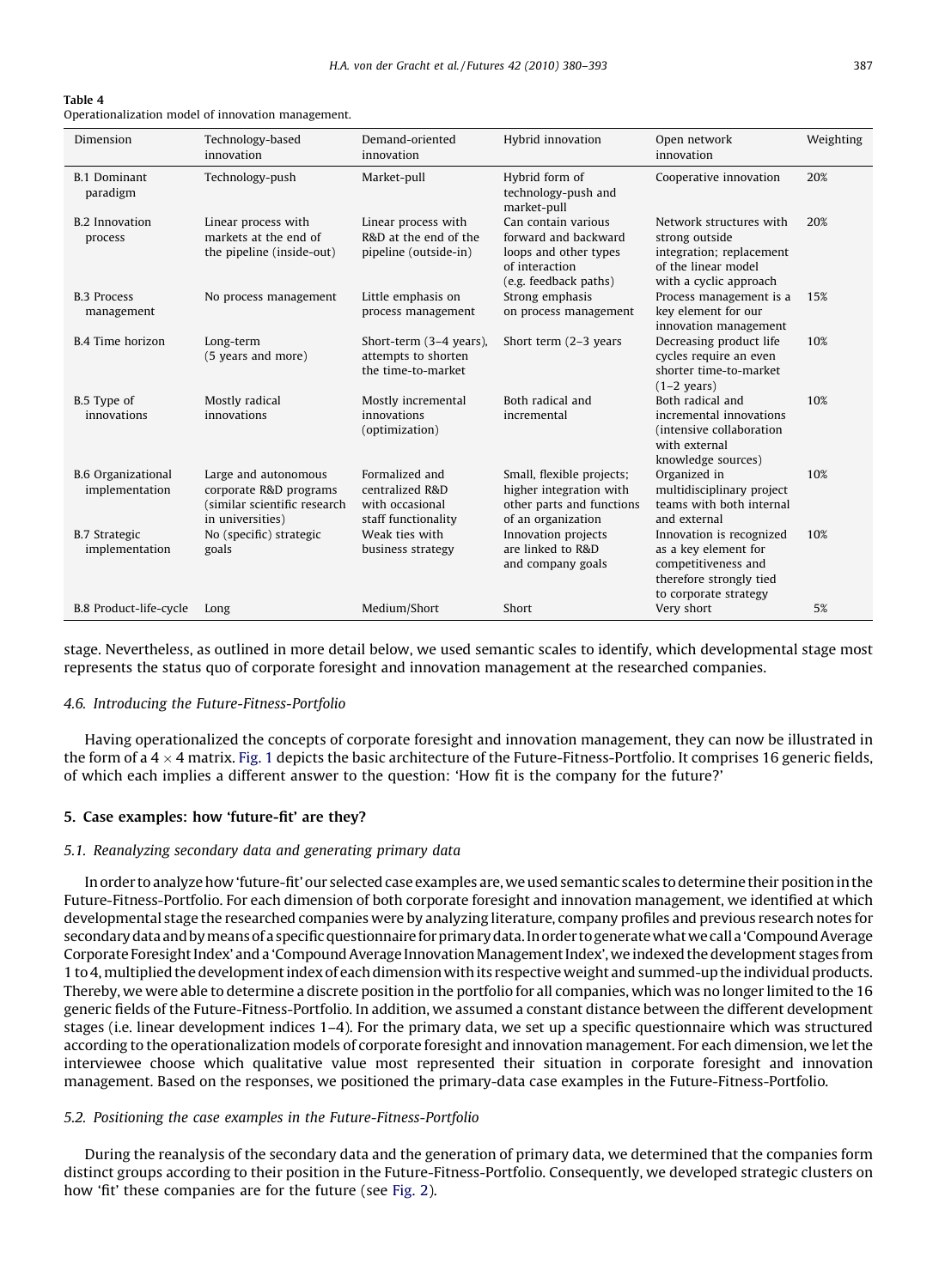

Fig. 1. Architecture of the Future-Fitness-Portfolio

As outlined before, a combination of well-developed corporate foresight and innovation management can be seen as a key to success in the knowledge economy. Hence, we defined the 'future-fittest' as the first strategic cluster in the top right of the portfolio. These companies follow both an open foresight and an open network innovation approach. However, none of the nine researched case examples fell into this strategic cluster. On the contrary, companies which have not yet reached a certain development stage in either of the two concepts, we clustered as 'beginners'. Despite an assumed optimal position in the top right corner of the portfolio ('future-fittest'), we also argue that companies with a very high development stage in either corporate foresight or innovation management have a distinct competitive advantage. Accordingly, we constructed



Fig. 2. Strategic clusters in the Future-Fitness-Portfolio

<span id="page-8-0"></span>**Innovation Management**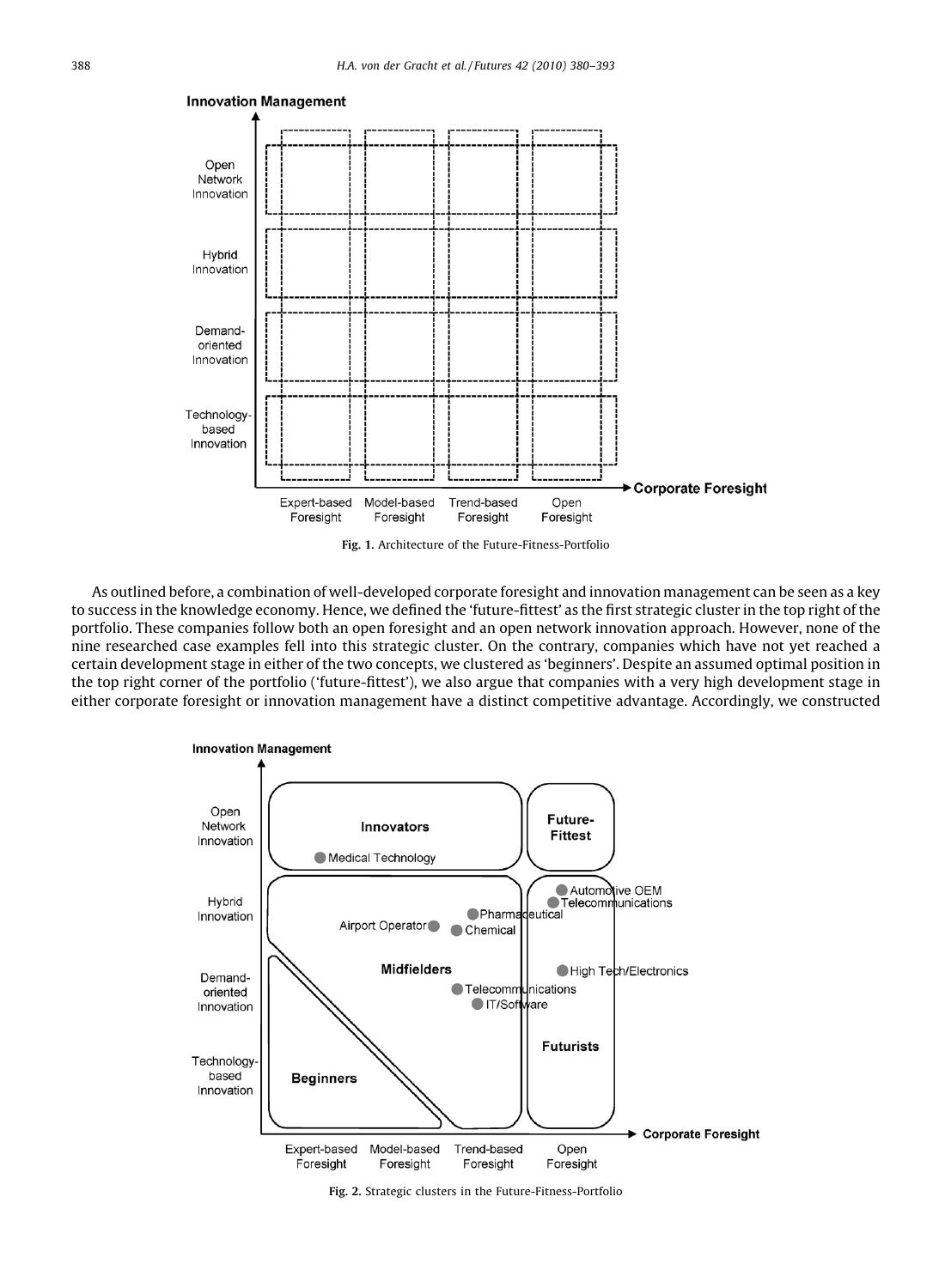<span id="page-9-0"></span>the clusters of 'futurists' and 'innovators'. In our analysis, one medical technology company could be classified as an 'innovator'. This company has institutionally integrated all relevant stakeholders in its innovation process by means of 'clinical networks' and 'medical advisory boards'. This integration clearly resembles the concept of open network innovation and, thus, fourth generation innovation management. On the other hand, three of the nine case examples were characterized as 'futurists'. Two of the examined companies, an automotive and a telecommunications company, came short of being 'future-fittest' only because they did not fully institutionalize integration of outsiders in the innovation process. The fifth and largest strategic cluster comprises 'midfielders'. These are companies which have already implemented corporate foresight and innovation management to some extent but still show considerable improvement potential.

[Fig. 2](#page-8-0) depicts the researched case examples and strategic clusters in the Future-Fitness-Portfolio.

#### 6. An experts' view on the Future-Fitness-Portfolio

After positioning the case examples in the portfolio, we conducted two expert interviews with representatives of an airport operator and a pharmaceutical company. The interviews were held via telephone, tape-recorded and approximately one hour in length. The purpose of the interviews was to discuss possible limitations of our framework as to influential factors on a company's optimal position in the Future-Fitness-Portfolio. Further, general development trends such as the organizational implementation of a mix of corporate foresight and innovation management were discussed during the interviews.

#### 6.1. Discussing influential factors on a company's future-fitness position

We identified three main influential factors, namely a company's specific industry, its organizational structure, and the general comprehension of corporate foresight.

Especially the type of industry and its specific characteristics have a strong influence on a company's position in the Future-Fitness-Portfolio. This becomes obvious, if one takes the examples of a pharmaceutical company on the one hand and an automotive OEM on the other hand. The pharmaceutical industry is historically highly regulated making it almost impossible for its participants to collaborate with customers (i.e. patients or doctors) or with other relevant stakeholders such as health insurance companies. The question arises, whether under these conditions a pharmaceutical company can even achieve an entirely open foresight or innovation environment. If not, the optimal portfolio position for a pharmaceutical company would differ from the generic 'Future-Fittest' cluster in our framework. On the contrary, cooperative development and other forms of interlocking business relationships have a long tradition in the automotive industry. Toyota and its Keiretsu system is a prominent example of how suppliers are systematically and strategically integrated in product development processes. Thus, an OEM has a greater potential for developing an open innovation or open foresight approach.

As a second influential factor, we identified a corporation's organizational structure. Not all business units or departments of an organization necessarily need an open knowledge environment to the same extent. For example, in fundamental research, any organization would benefit from open structures whereas in market development units, excessive interaction with outsiders might even hinder effective business processes. This distinction further gains importance when a company needs to act in a situation where margins are small. Here, open structures could even be exposed to failure. Consequently, an open foresight and open innovation management approach does not always represent a company's optimal position in the Future-Fitness-Portfolio.

Also, the comprehension of what corporate foresight is and how it can be used has an influence on a company's portfolio position. Several tasks of corporate foresight might be separately organized in various departments rather than in a single futures research unit. The dissent in terminology and understanding goes as far as to the discussion whether corporate foresight is a general mindset, a theoretical concept or a practical toolbox. Although academia already provides a substantiated terminology for corporate foresight and innovation management, comprehension gaps in the practical world are yet to overcome.

#### 6.2. Identifying future development trends

In addition to discussing the company-specific drivers that determine the positions in the Future-Fitness-Portfolio, the expert interviews revealed future development trends in the organizational implementation of corporate foresight and innovation management at the researched companies in particular and in different industries in general. Several guideline questions were provided prior to the interview to ensure a standardized set of answers.

We theorized two dominant development paths (see [Fig. 3](#page-10-0)): in traditional industries with conventional business models and long product-life-cycles, companies follow development path A, whereas companies in dynamic industries with innovative business models and short product-life-cycles follow development path B.

As delineated above, one explanation for the variance in development paths lies in the influencing factors of the portfolio positions: industry, organizational setup, and understanding. In addition, the average innovation cycle of an industry can be used to explain the different development paths. In industries where innovations are brought from idea generation to market success within a few months, it is more important to anticipate the right ideas early than to implement a sophisticated process management for innovations. Also, in dynamic industries where the rules of competition are not fixed but constantly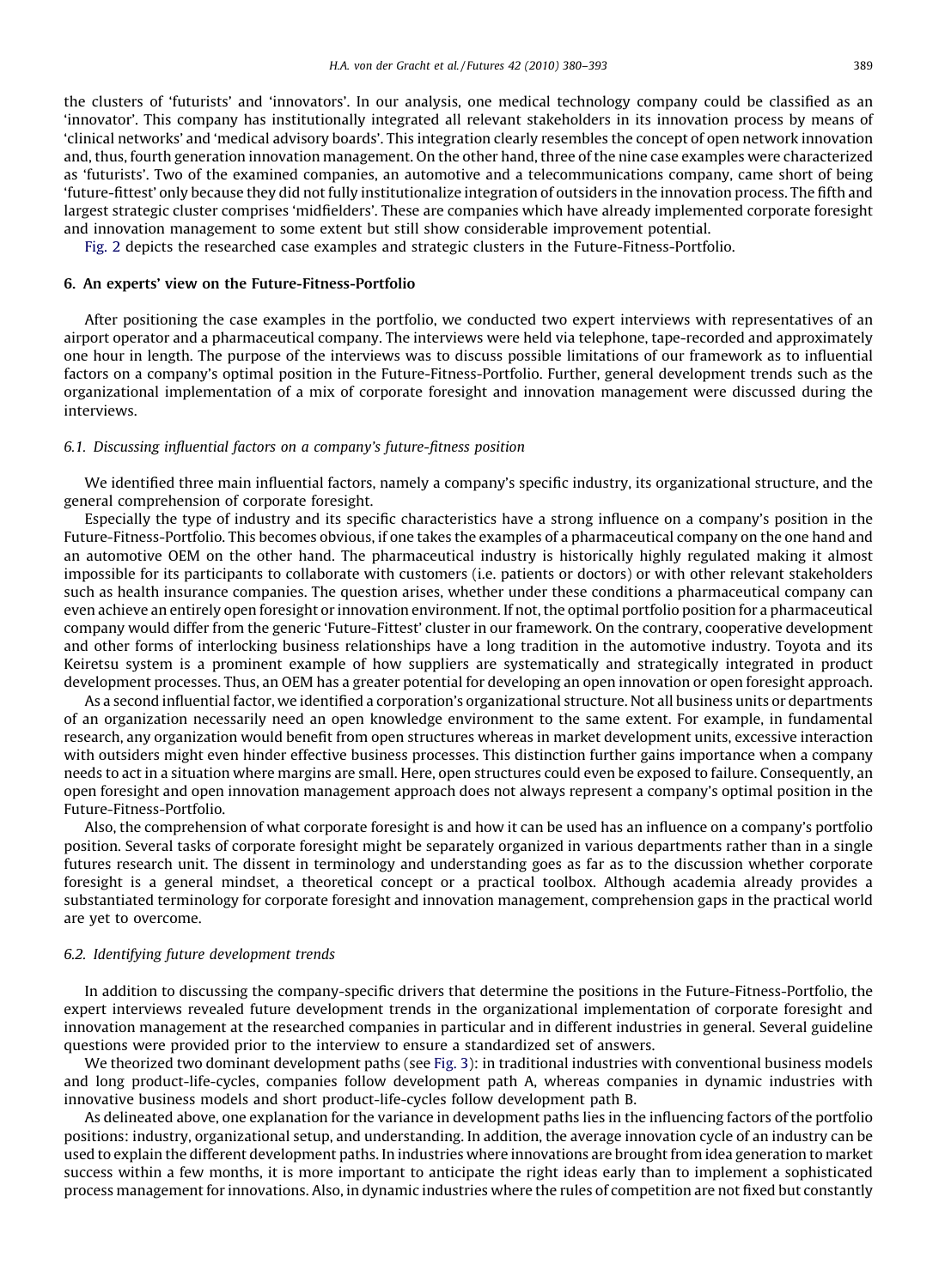<span id="page-10-0"></span>

Fig. 3. Dominant development paths in the Future-Fitness-Portfolio

changing, a systematic look into the future can help to set up innovative business models that provide a competitive edge in the future.

Fig. 3 illustrates the two development paths identified in this study.

### 7. Discussion

#### 7.1. Limitations of the study and implications for future researchers

In one of the secondary-data case examples, an interviewee noted an advanced 'sedimentation' of futures research and innovation management methods, meaning that they are the output of years of scientific research and thus have somewhat lost their 'up-to-dateness'. Hence, it can be proposed that a methods-oriented research approach to corporate foresight and innovation management will provide additional accessibility of these concepts to the corporate world.

Due to the explorative nature of this research first results were revealed to give preliminary insights into the relationship between corporate foresight and innovation management. However, there are several limitations implied by the chosen research design. First, as regards the Future-Fitness-Portfolio, the distances between the individual development stages in each dimension are assumed to be constant. This rather rigid assumption is again made with respect to the overall design of our research: to generate methodological knowledge for managing the organizational development of corporate foresight and innovation management in the knowledge economy. However, future research on the 'distance' between the different development stages can provide additional valuable insights for the field of corporate foresight and innovation management. Second, from a scientific viewpoint, it is questionable whether two expert interviews are sufficient to draw conclusions about the integrity of the research framework from a holistic, cross-industry perspective. More expert opinions on the manageability of the framework, the derived strategies and other influencing factors such as a firm's industry context would provide additional insights and thus a greater understanding of the development of corporate foresight and innovation management. A third limitation of our research is its sole focus on qualitative analysis. It might also be beneficial to approach the concepts of corporate foresight and innovation management and their relationship from a quantitative angle.<sup>3</sup> Hence, this study implicates the necessity for future researchers to:

- Apply additional case examples to the Future-Fitness-Portfolio in order to confirm its validity in terms of operationalization and structure. Here, alternative methods such as qualitative pattern recognition might help to sharpen the operationalization models of corporate foresight and innovation management.
- Apply additional case examples to the Future-Fitness-Portfolio in order to confirm the validity of the different clusters and the derived strategies.

 $3$  Van der Duin [\[60, p. 181\]](#page-12-0) also suggests a quantitative approach for future research on corporate foresight in the innovation process.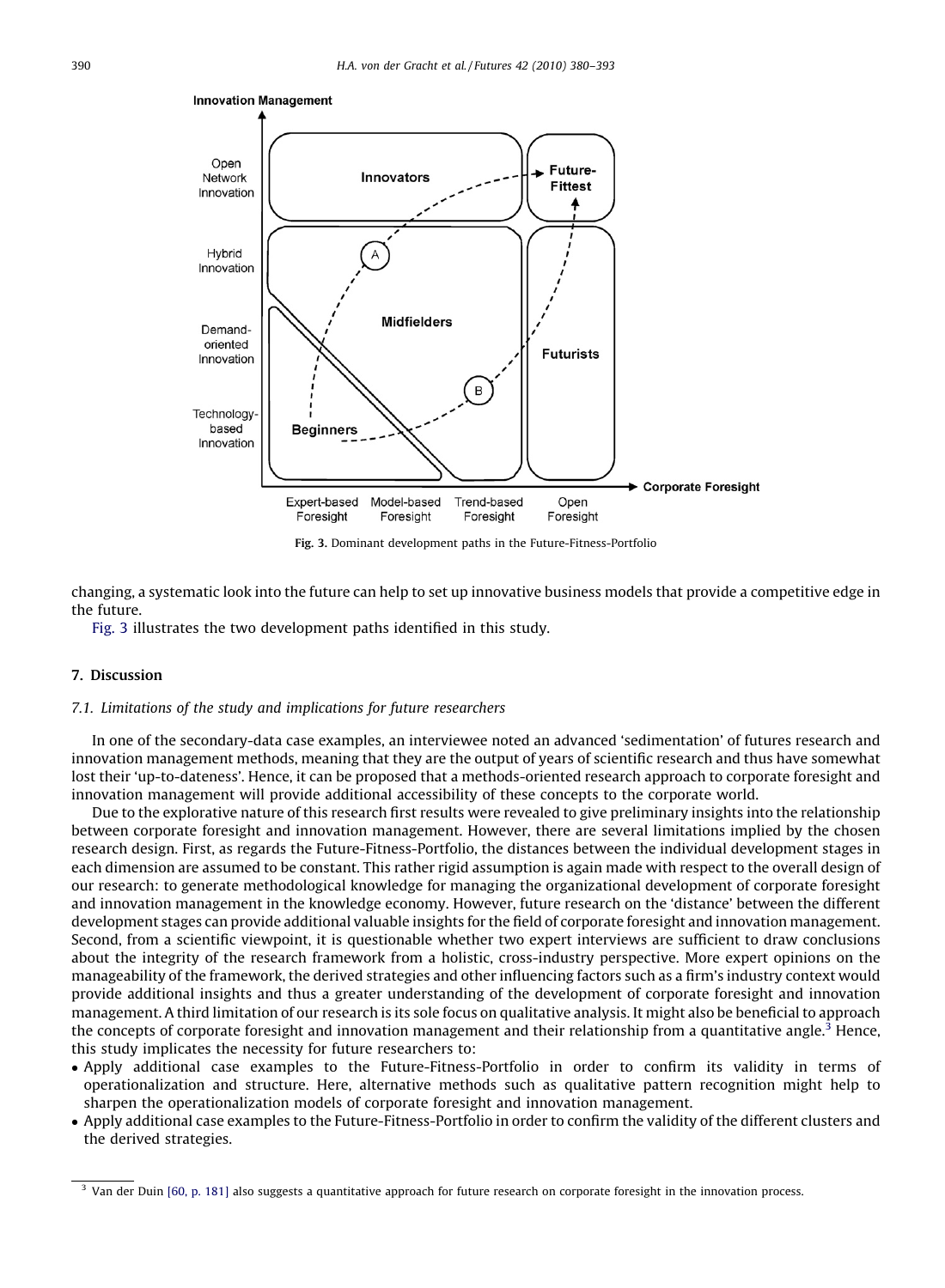- <span id="page-11-0"></span>- Apply additional case examples to the Future-Fitness-Portfolio to generate knowledge regarding industry-specific corporate foresight and innovation management approaches. A research focus on the incumbents of the respective industries might shed light on how industry contexts affect the way firms implement corporate foresight and innovation management.
- Collect more expert opinions on future development trends in the portfolio.
- Develop quantitative models that compare developmental stages of corporate foresight and innovation management and the interrelationship of both concepts.
- One of the challenges we faced in the course of this study was to label the axes of the framework in a way that allows for a consistent understanding of our research objectives amongst all participants. It can be argued that both corporate foresight and innovation management are to date not yet perceived in their plurality in the practical world and, hence, more work in this area is needed.
- As emphasized at the beginning of the article, the need to research corporate foresight and innovation management is greater than ever and the above-formulated implications provide additional approaches for future research in this field.

# 7.2. Implications for managers

This study not only serves the academic purpose of developing knowledge regarding corporate foresight and innovation management but also aims to illustrate practical, management-oriented aspects of the concepts.

One such aspect is the segmentation of positions within the Future-Fitness-Portfolio into different strategic clusters. Each cluster is characterized by individual strengths and weaknesses on the basis of which we propose the following individual strategies:

- For beginners: Companies that fall into this cluster need to develop both innovation management and corporate foresight concepts in order to be competitive in tomorrow's knowledge economy. Depending on the type of industry either development path A or B may be advisable. It is further suggested that the development along the axes should be evolutionary rather than radically due to organizational learning.
- For midfielders: Companies that fall into this cluster already deal with both innovation management and corporate foresight. Still, these companies need to continuously improve those skills towards an open (network) approach to fully exploit their potentials.
- For futurists: Companies regarded as futurists need to improve their innovation management skills in order to become 'future-fittest'. They can significantly benefit from institutionalizing innovation management and integrating their foresight activities afterwards.
- For innovators: Companies regarded as innovators need to improve their foresighting skills in order to evolve into 'futurefittest'. By doing so, they will gain a distinct competitive advantage in tomorrow's knowledge economy.
- For 'future-fittest': Companies which are already in the 'future-fittest' cluster need to maintain their position by continuing to follow an open (network) approach to both innovation management and corporate foresight. It is important that they do not become complacent and rely on their current competitive advantages since imitators can catch up quickly.

In our empirical research, both experts pointed at the influential factors 'industry', 'organizational setup', and specific 'understanding' of the concepts. They have a high influence on what determines a company's best 'fitness strategy'. As outlined before, companies in traditional industries with conventional business models and long product-life-cycles are likely follow a different path towards future fitness than companies in dynamic industries with innovative business models and short product-life-cycles. Nevertheless, the above-formulated strategies provide managers with a good reference point for analyzing and improving their individual corporate foresight and innovation management situation.

# 7.3. Concluding remarks and outlook

As shown, a dynamic competitive landscape calls for new management methods and concepts. With corporate foresight and innovation management, companies can prepare for increasing competition in advance. There are already first approaches to implement the two concepts in different organizational contexts. However, it is crucial for companies to constantly reflect their status quo and identify possible improvement potential. Only organizations which are 'fit' in corporate foresight and innovation management are well prepared to face the diverse challenges of the future.

# References

- [1] J.B. Spira, Step up to the knowledge economy, KM World 15 (8) (2006) 1–30.
- [2] W.M. Becker, V.M. Freeman, Going from global trends to corporate strategy, The McKinsey Quarterly (3) (2006) 17–27.
- [3] J.-F. van Giessel, P. Boekholt, Valorising the Innovation Capacity of the Firm, European Commission, Brussels, 2005.
- [4] M.E. Porter, V.E. Millar, How information gives you competitive advantage, Harvard Business Review 63 (4) (1985) 149–160.
- [5] P.F. Drucker, The next information revolution, Forbes ASAP (1998) 1–9.
- [6] L. Floridi, Is semantic information meaningful data? Philosophy and Phenomenological Research 70 (2) (2005) 351–370.
- [7] C. Zins, Redefining information science: from 'information science' to 'knowledge science', Journal of Documentation 62 (4) (2006) 447–461.
- [8] P.F. Drucker, The coming of the new organization, Harvard Business Review 66 (1) (1988) 45–53.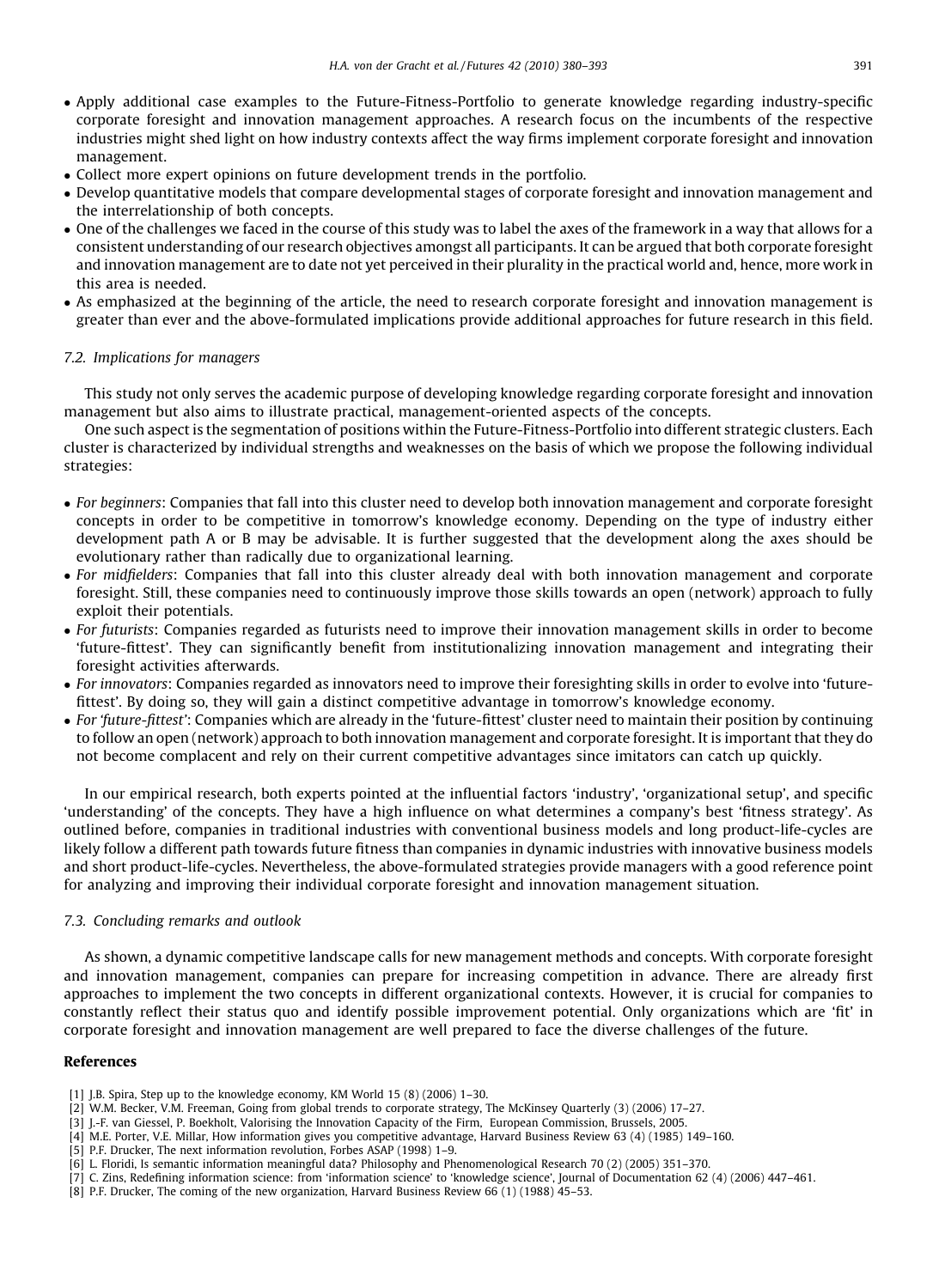- <span id="page-12-0"></span>[9] A.J. Berkhout, D. Hartmann, P.A. van der Duin, R. Ortt, Innovating the innovation process, International Journal of Technology Management 34 (3/4) (2006) 390–404.
- [10] A. Hines, A practitioner's view of the future of futures studies, Futures 34 (3/4) (2002) 337–347.
- [11] J.-A. Johannessen, J. Olaisen, B. Olsen, Managing and organizing innovation in the knowledge economy, European Journal of Innovation Management 2 (3) (1999) 116–128.
- [12] A. Hines, Strategic foresight: the state of the art, The Futurist 40 (5) (2006) 18–21.
- [13] D. Arthur, Little, Innovation Excellence Study 2005: How Companies Use Innovation to Improve Profitability and Growth, Arthur D. Little, Boston, 2005.
- [14] M.E. Porter, New global strategies for competitive advantage, Planning Review 18 (3) (1990) 4–14.
- [15] J. Kandampully, Innovation as the core competency of a service organisation: the role of technology, knowledge and networks, European Journal of Innovation Management 5 (1) (2002) 18–26.
- [16] I.F. Clarke, From prophecy to prediction: prophets, predictors, and public policies: 1870–1970, Futures 10 (1) (1978) 71–75.
- [17] I.F. Clarke, The Pattern of Expectation 1644–2001, Jonathan Cape, London, 1979.
- [18] E.S. Cornish, Futuring: The Exploration of the Future, World Future Society, Bethesda, 2004.
- [19] J. McHale, The emergence of futures research, in: J. Fowles (Ed.), Handbook of Futures Research, Greenwood Press, Westport, 1978, pp. 5–16.
- [20] E. Masini, Rethinking futures studies, Futures 38 (10) (2006) 1158–1168.
- [21] H.I. Ansoff, Strategic issue management, Strategic Management Journal 1 (2) (1980) 131–148.
- [22] J.K. Brown, The Business of Issues: Coping with the Company's Environment, New York, 1979.
- [23] J.E. Dutton, Understanding strategic agenda building and its implications for managing change, in: L.R. Pondy, R.J. Boland, H. Thomas (Eds.), Managing Ambiguity and Change, John Wiley & Sons, Chichester, 1988, pp. 127–144.
- [24] J.E. Dutton, S.J. Ashford, Selling issues to top management, Academy of Management Review 18 (3) (1990) 397–428.
- [25] J.E. Dutton, S.J. Ashford, R.M. O'Neill, K.A. Lawrence, Moves that matter: issue selling and organizational change, Academy of Management Journal 44 (4) (2001) 716–736.
- [26] J.E. Dutton, L. Fahey, V.K. Narayanan, Toward understanding strategic issue diagnosis, Strategic Management Journal 4 (4) (1983) 307–323.
- [27] J.E. Dutton, E. Ottensmeyer, Strategic issue management systems: forms, functions, and contexts, Academy of Management Review 12 (2) (1987) 355–365. [28] J.E. Dutton, E.J. Walton, E. Abrahamson, Important dimensions of strategic issues: separating the wheat from the chaff, Journal of Management Studies 26 (4) (1989) 379–396.
- [29] F. Liebl, Issue Management Bestandsaufnahme und Perspektiven, ZfB Zeitschrift fu¨ r Betriebswirtschaft 64 (3) (1994) 359–383.
- [30] F. Liebl, Strategische Frühaufklärung: Trends Issues Stakeholders, Oldenbourg, Munich/Vienna, 1996.
- [31] F. Liebl, Vom Trend zum Issue Die Matrix des Neuen, in: R. Gerling, O.-P. Obermeier, M. Schütz (Eds.), Trends Issues Kommunikation, Gerling Akademie Verlag, Munich, 2001, pp. 11–42.
- [32] F. Liebl, Technologie-Früherklärung: Bestandsaufnahmen und Perspektiven, in: S. Albers, O. Gassman (Eds.), Handbuch Technologie- und Innovationsmanagement: Strategie - Umsetzung - Controlling, Gabler, Wiesbaden, 2005, pp. 119–136.
- [33] H.I. Ansoff, Managing strategic surprise by response to weak signals, California Management Review 18 (2) (1975) 21–33.
- [34] H.I. Ansoff, Managing surprise and discontinuity: strategic response to weak signals, ZfbF Schmalenbachs Zeitschrift fu¨ r betriebswirtschaftliche Forschung 28 (1976) 129–152.
- [35] J.R. Bright, Evaluating signals of technology change, Harvard Business Review 48 (1) (1970) 62–70.
- [36] F.J. Aguilar, Scanning the Business Environment, McGraw-Hill, New York, 1967.
- [37] B.K. Boyd, J. Fulk, Executive scanning and perceived uncertainty: a multidimensional model, Journal of Management 22 (1) (1996) 1–21.
- [38] R.L. Daft, J. Sormunen, D. Parks, Chief executive scanning, environmental characteristics, and company performance: an empirical study, Strategic Management Journal 9 (2) (1988) 123–139.
- [39] D.C. Hambrick, Environmental scanning and organizational strategy, Strategic Management Journal 3 (2) (1982) 159–174.
- [40] J.B. Thomas, S.M. Clarl, D.A. Gioia, Strategic sensemaking and organizational performance: linkages among scanning, interpretation, action, and outcomes, Academy of Management Journal 36 (2) (1993) 239–270.
- [41] D. Loveridge, P. Street, Inclusive foresight, Foresight 7 (3) (2005) 31–47.
- [42] European Foundation for the Improvement of Living and Working Conditions (Eurofund), Handbook of Knowledge Society Foresight, Eurofund, Dublin, 2003.
- [43] M.P. Cunha, P. Palma, N.G. da Costa, Fear of foresight: knowledge and ignorance in organizational foresight, Futures 38 (8) (2006) 942–955.
- [44] F. Ruff, Corporate foresight: integrating the future business environment into innovation and strategy, International Journal of Technology Management 34 (3/4) (2006) 278–295.
- [45] M. Gruber, C. Venter, 'Die Kunst die Zukunft zu erfinden' Theoretische Erkenntnisse und empirische Befunde zum Einsatz des Corporate Foresight in deutschen Großunternehmen, Zeitschrift für betriebswirtschaftliche Forschung 58 (2006) 958-984.
- [46] J.S. Ratcliffe, Challenges for corporate foresight: towards strategic prospective through scenario thinking, Foresight 8 (1) (2006) 39-45.
- [47] F. Tessun, Innovationstechnik Szenario, Symposium Publishing, Düsseldorf, 2005.
- [48] P.A. van der Duin, Linking futures research to innovation processes. A selection of preliminary findings and some possible future directions, in: Presented at the EU-US Seminar: New Technology Foresight, Forecasting & Assessment Methods, Seville, May, 2004.
- [49] U.H. von Reibnitz, Scenario Techniques, McGraw-Hill, Hamburg, 1988.
- [50] R. Albrecht, Szenariogestütztes Innovationsmanagement. Marketingorientierte Entwicklung eines konzeptionellen Rahmens für die Planung und Implementierung zukunftsrobuster Innovationsprozesse, Thesis at the Hochschule für Wirtschaft und Politik Hamburg, Hamburg, 1999.
- [51] K. Burmeister, A. Neef, B. Beyers, Corporate Foresight: Unternehmen gestalten Zukunft, Murmann, Hamburg, 2004.
- [52] C. Daheim, G. Uerz, Corporate foresight in Europe: ready for the next step? in: Presented at the Second International Seville Seminar on Future-Oriented Technology Analysis: Impact of FTA Approaches on Policy and Decision-Making, Seville, September, 2006.
- [53] S. Drew, Building technology foresight: using scenarios to embrace innovation, European Journal of Innovation Management 9 (3) (2006) 241–257.
- [54] A. Fink, O. Schlake, A. Siebe, Szenarien im Innovationsmanagement, in: W. Dangelmaier, W. Felser (Eds.), Das reagible Unternehmen, ALB-HNI-Verlagsschriftenreihe, Paderborn, 2000, pp. 375–394.
- [55] J. Kaivo-oja, Towards Integration of Innovation Systems and Foresight Research in Firms and Corporations: The Classical Takeuchi-Nonaka Model Reconsidered and Reformulated, Finland Futures Research Center Publications, Turku, 2006.
- [56] A. Neef, C. Daheim, Corporate foresight: the European perspective, in: C. Wagner (Ed.), Foresight, Innovation, and Strategy: Toward a Wiser Future, World Future Society, Bethesda, 2005, pp. 223–241.
- [57] A. Pirttimäki, Foresight in a Research and Technology Organisation, Thesis at the Helsinki University of Technology, Helsinki, 2006.
- [58] C. Roveda, R. Vecchiato, Foresight in the context of industrial clusters: the case of Italian districts, in: Presented at the Second International Seville Seminar on Future-Oriented Technology Analysis: Impact of FTA Approaches on Policy and Decision-Making, Seville, September, 2006.
- [59] B. Schulz-Montag, M. Müller-Stoffels, Szenarien Instrumente für Innovations- und Strategieprozesse, in: F.E.P. Wilms (Ed.), Szenariotechnik: Vom Umgang mit der Zukunft, Haupt, Bern, 2006, pp. 381–397.
- [60] P.A. van der Duin, Qualitative Futures Research for Innovation, Eburon, Delft, 2006.
- [61] P. Warnke, G. Heimeriks, Technology foresight as innovation policy instrument—learning from science and technology studies, in: Presented at the Second International Seville Seminar on Future-Oriented Technology Analysis: Impact of FTA Approaches on Policy and Decision-Making, Seville, September, 2006. [62] Z\_Punkt, Z\_dossier 02: Zukunftsforschung und Unternehmen: Praxis, Methoden, Perspektiven, Z\_Punkt, Essen, 2002.
- [63] K. Eisenhardt, Building theories from case study research, Academy of Management Review 14 (4) (1989) 532–550.
- [64] A. Lievens, R.K. Moenaert, R. S'Jegers, Linking communication to innovation success in the financial services industry—a case study analysis, International Journal of Service Industry Management 10 (1) (1999) 23–47.
- [65] J.O. Schwarz, The Future of Futures Studies: A Delphi Study with a German Perspective, Shaker, Aachen, 2006.